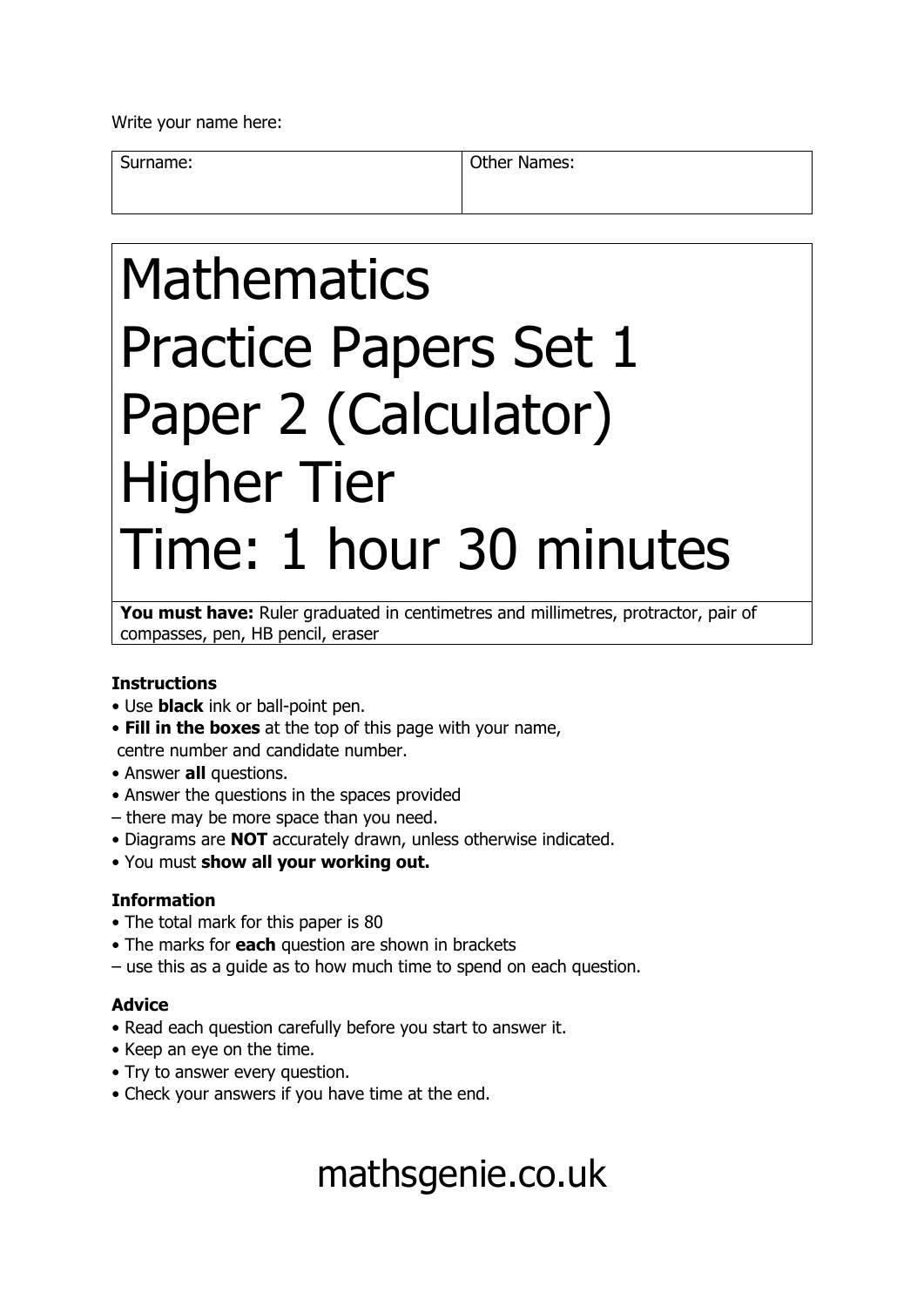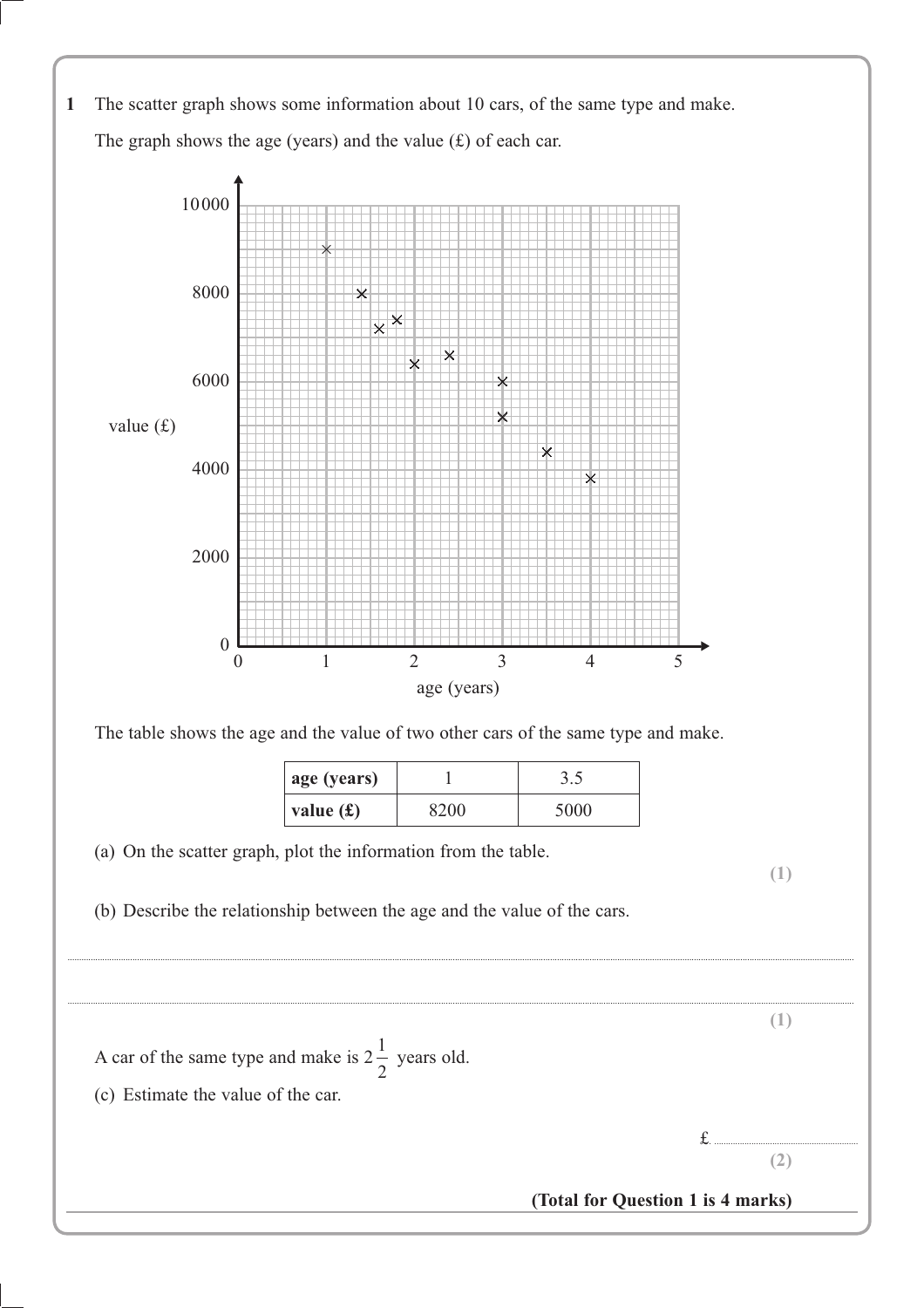| 2 Colin, Dave and Emma share some money.                     |  |  |
|--------------------------------------------------------------|--|--|
| Colin gets $\frac{1}{10}$ of the money.                      |  |  |
| Emma and Dave share the rest of the money in the ratio $3:2$ |  |  |
| What is Dave's share of the money?                           |  |  |
|                                                              |  |  |

**(Total for Question 2 is 4 marks)**

..........................................................................................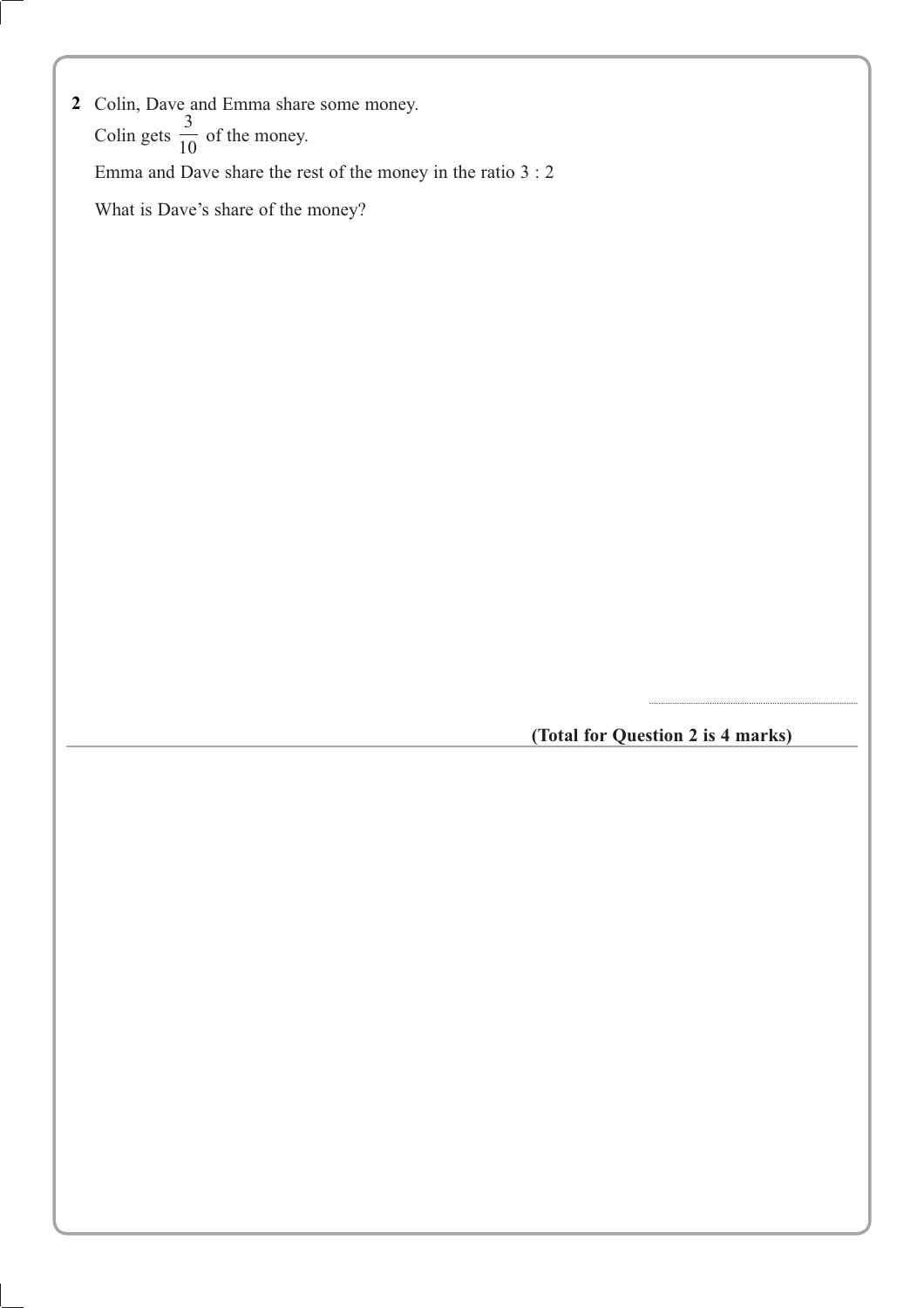| 3 | An airline increases the prices of its flights by 8%.            |          |  |  |
|---|------------------------------------------------------------------|----------|--|--|
|   | (a) Before the increase, the price of a flight to Cairo was £475 |          |  |  |
|   | Work out the price of a flight to Cairo after the increase.      |          |  |  |
|   |                                                                  |          |  |  |
|   |                                                                  |          |  |  |
|   |                                                                  |          |  |  |
|   |                                                                  |          |  |  |
|   |                                                                  |          |  |  |
|   |                                                                  | f<br>(3) |  |  |
|   | (b) The increase in price of a flight to Mumbai was £48          |          |  |  |
|   |                                                                  |          |  |  |
|   | Work out the price of a flight to Mumbai after the increase.     |          |  |  |
|   |                                                                  |          |  |  |
|   |                                                                  |          |  |  |
|   |                                                                  |          |  |  |
|   |                                                                  |          |  |  |
|   |                                                                  |          |  |  |
|   |                                                                  |          |  |  |
|   |                                                                  | (3)      |  |  |
|   | (Total for Question 3 is 6 marks)                                |          |  |  |
|   | 4 $S = \{s, q, u, a, r, e\}$                                     |          |  |  |
|   | $V = \{a, e, i, o, u\}$                                          |          |  |  |
|   | List the members of the set                                      |          |  |  |
|   | (i) $S \cap V$                                                   |          |  |  |
|   |                                                                  |          |  |  |
|   |                                                                  |          |  |  |
|   |                                                                  |          |  |  |
|   | (ii) $S \cup V$                                                  |          |  |  |
|   |                                                                  |          |  |  |
|   |                                                                  |          |  |  |
|   |                                                                  |          |  |  |
|   | (Total for Question 4 is 2 marks)                                |          |  |  |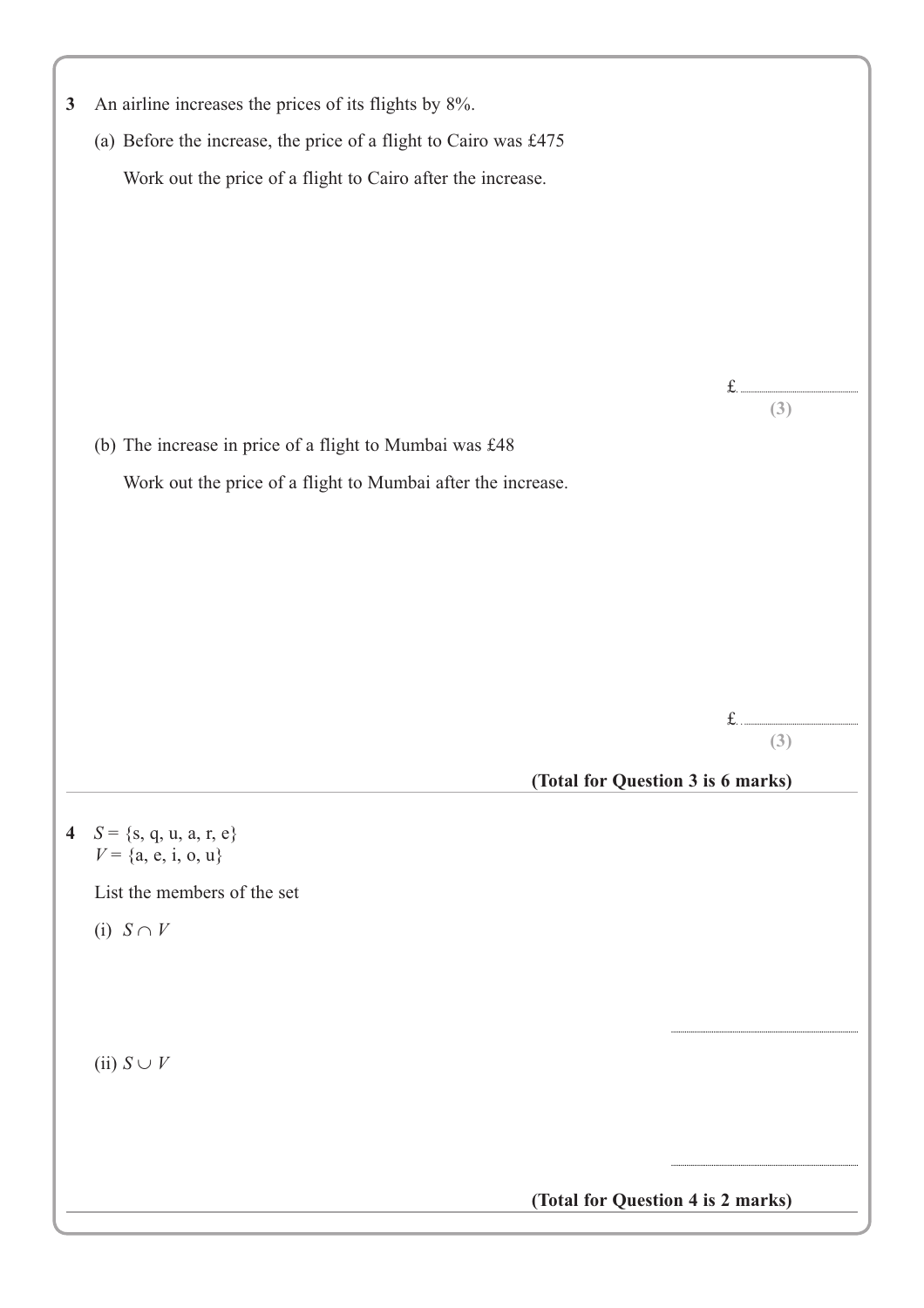5 Some girls did a sponsored swim to raise money for charity.

Least amount of money  $(f)$ 10 Greatest amount of money  $(f)$ 45 Median 25 Lower quartile 16 Upper quartile 42

The table shows information about the amounts of money  $(f)$  the girls raised.

(a) On the grid, draw a box plot for the information in the table.



Some boys also did the sponsored swim.

The box plot shows information about the amounts of money  $(f)$  the boys raised.



(b) Compare the amounts of money the girls raised with the amounts of money the boys raised.

 $(2)$ 

#### (Total for Question 5 is 4 marks)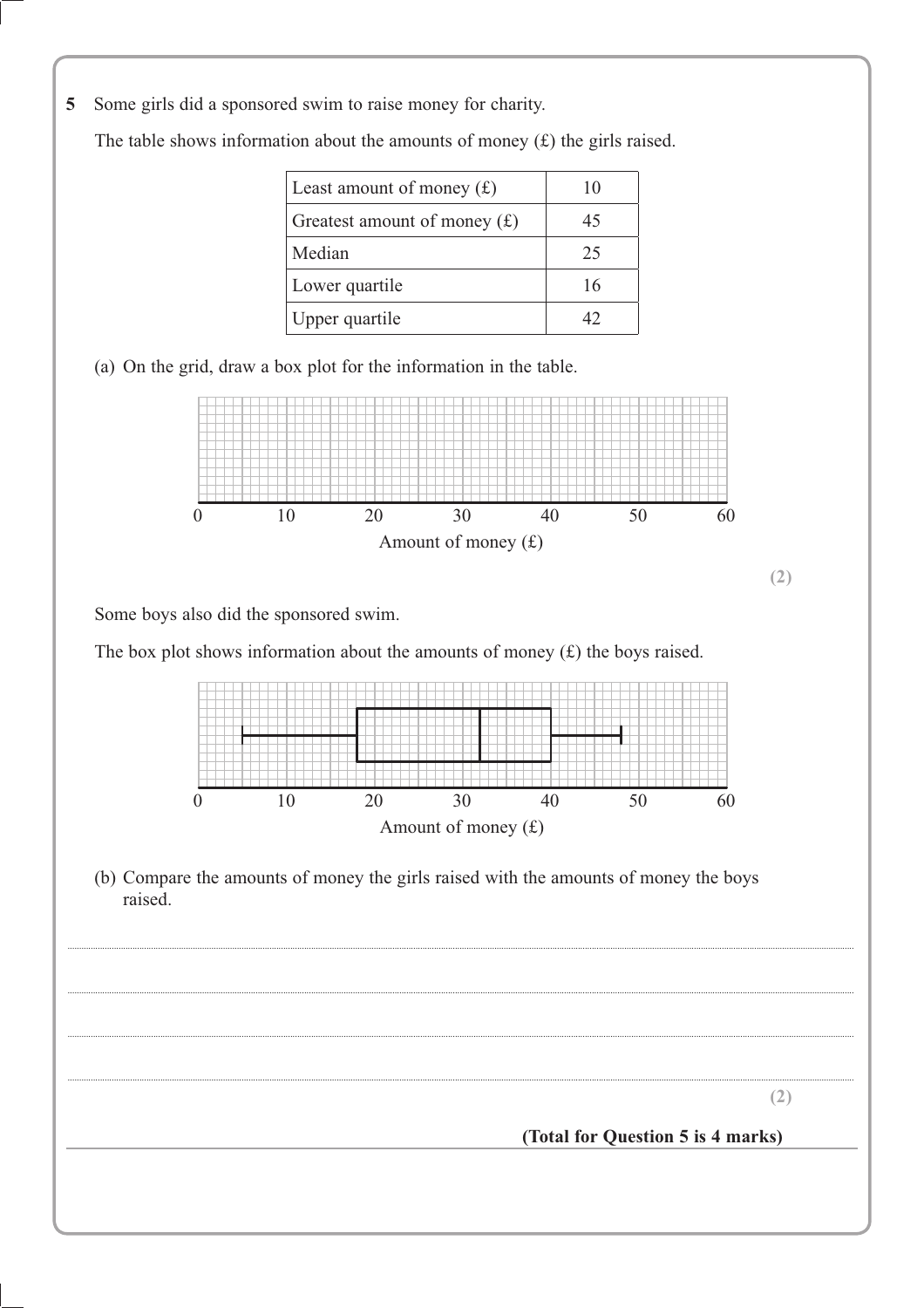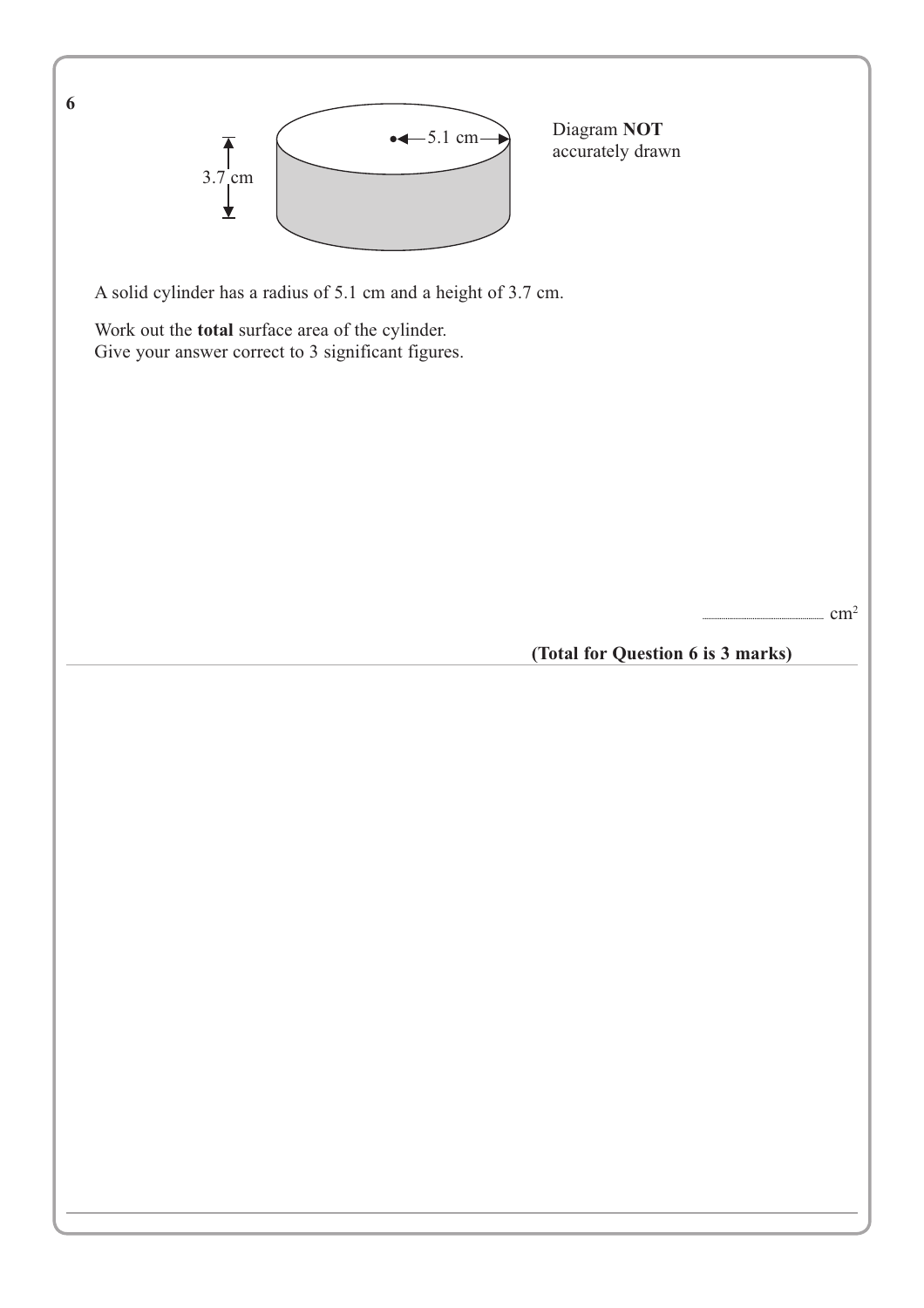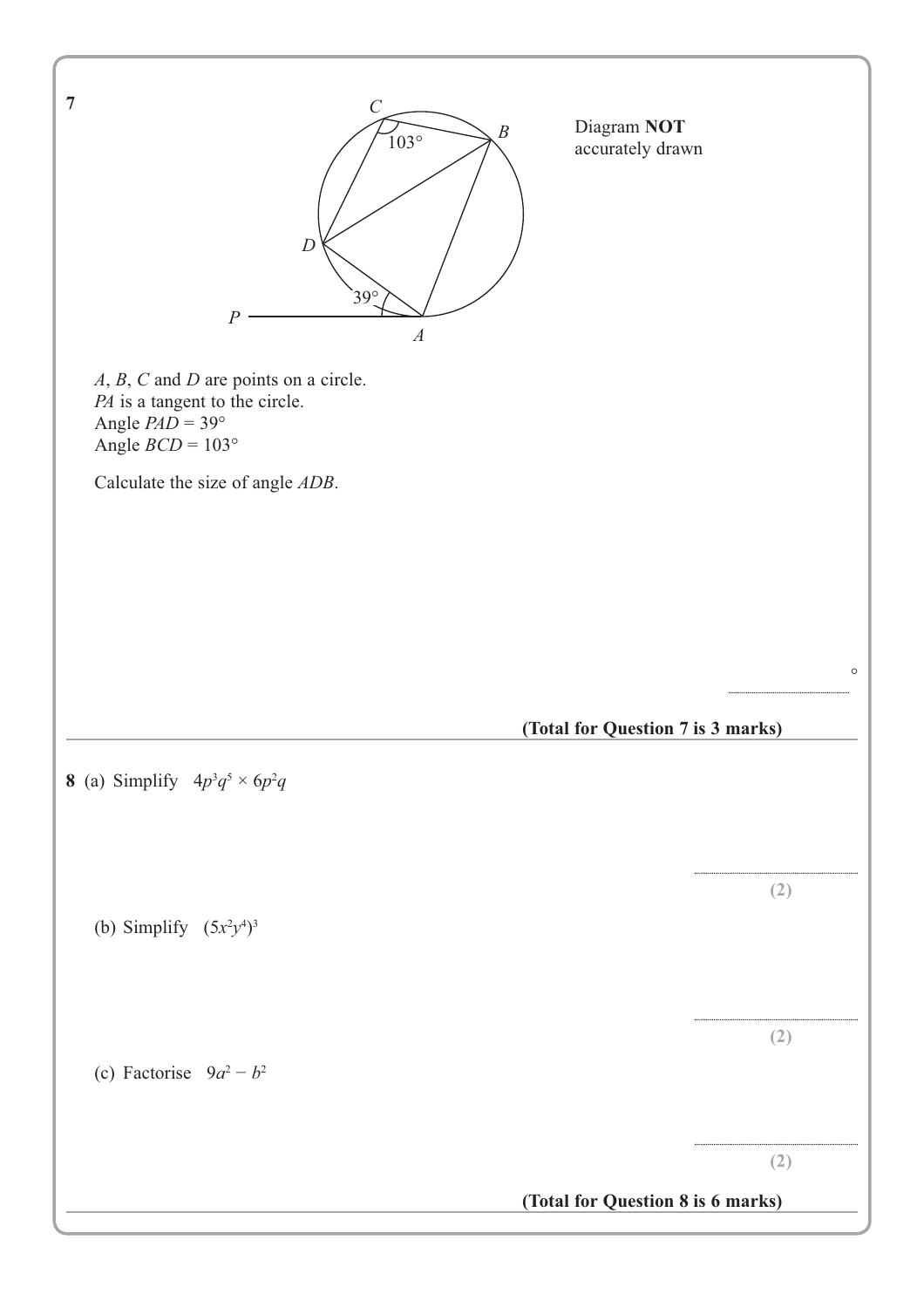**9** Tame Valley is a company that makes yoghurt.

A machine fills trays of 20 pots with yoghurt. In one hour, the machine fills a total of 15000 pots.

Work out how many seconds the machine takes to fill each tray of 20 pots.

...........................................................................................seconds

**(Total for Question 9 is 4 marks)**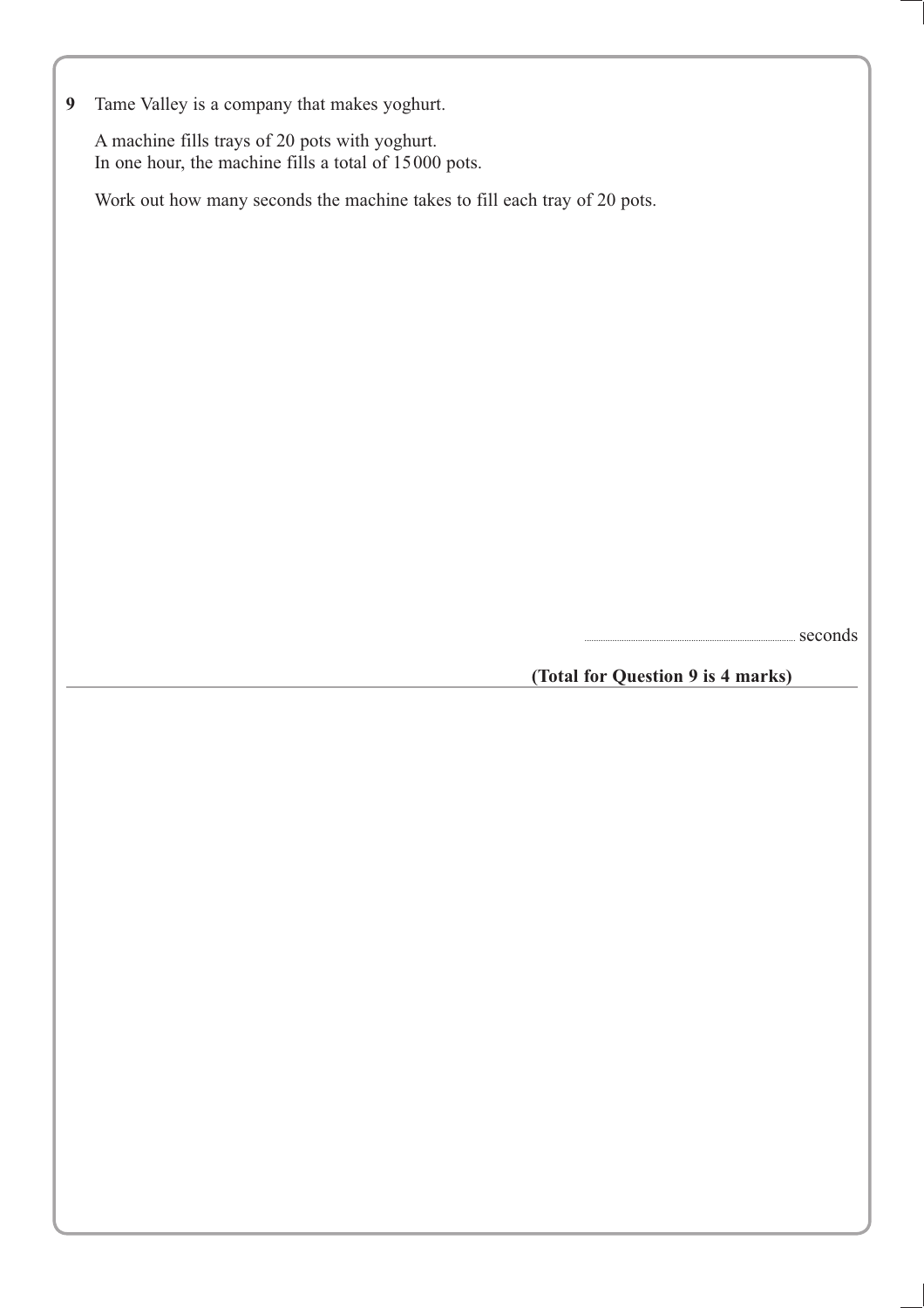**10** Expand and simplify  $(x - 6)(x + 2)(x + 1)$ 

**(Total for Question 10 is 2 marks)**

......................................................................................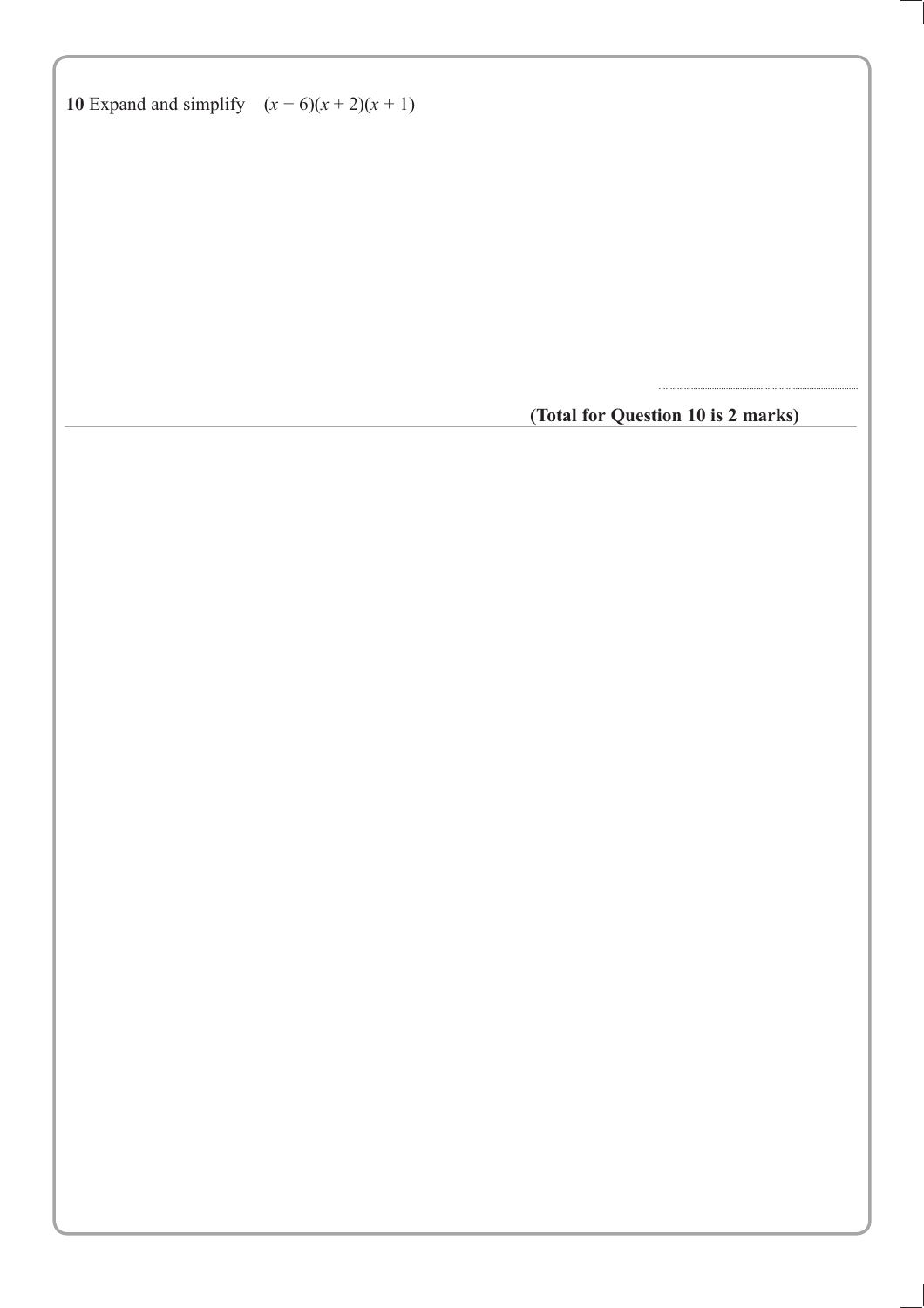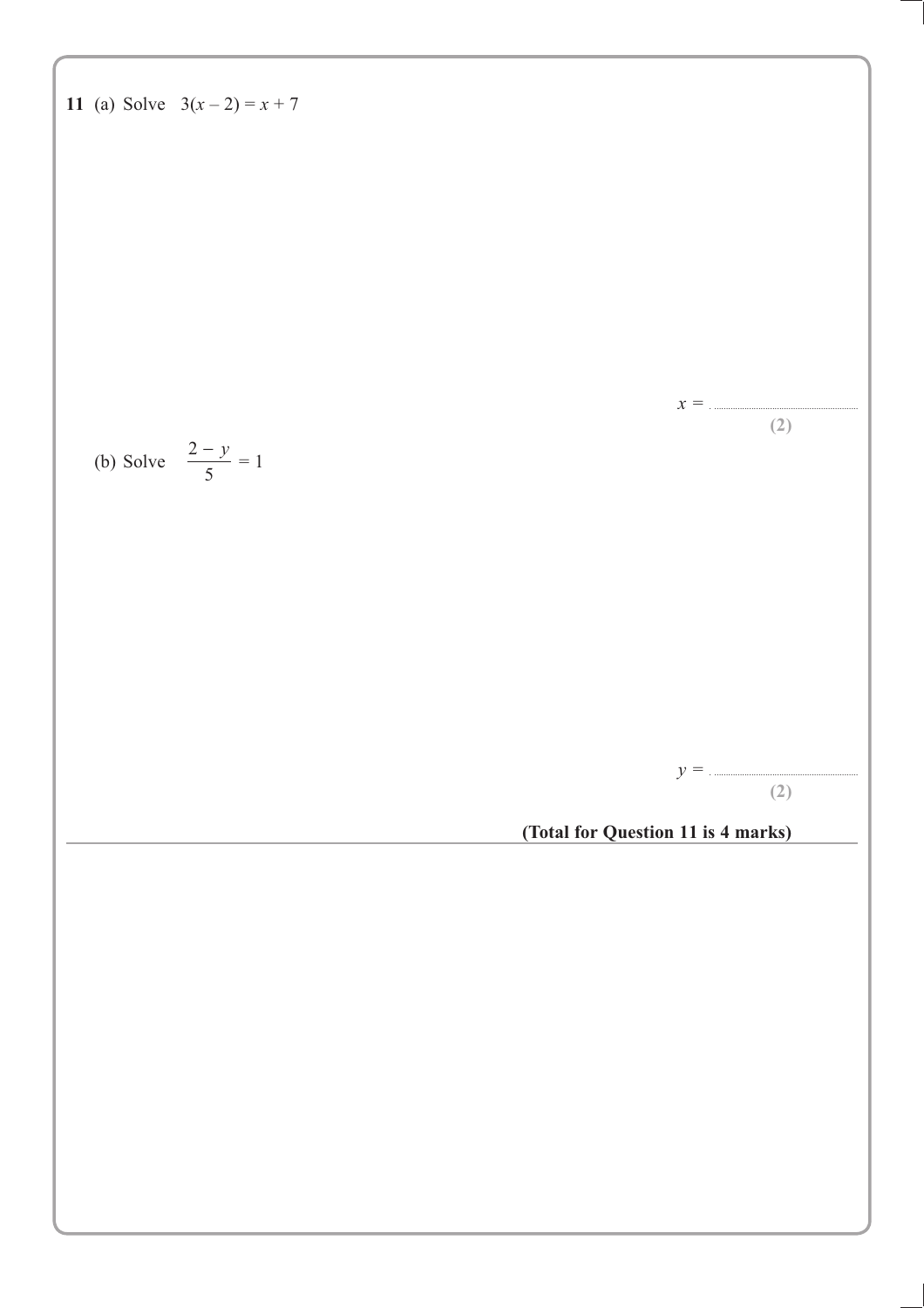**12** The diagram shows a ladder leaning against a vertical wall.



The ladder stands on horizontal ground.

The length of the ladder is 6 m. The bottom of the ladder is 2.25 m from the bottom of the wall.

A ladder is safe to use when the angle marked  $y$  is about  $75^\circ$ .

Is the ladder safe to use? You must show all your working.

**(Total for Question 12 is 3 marks)**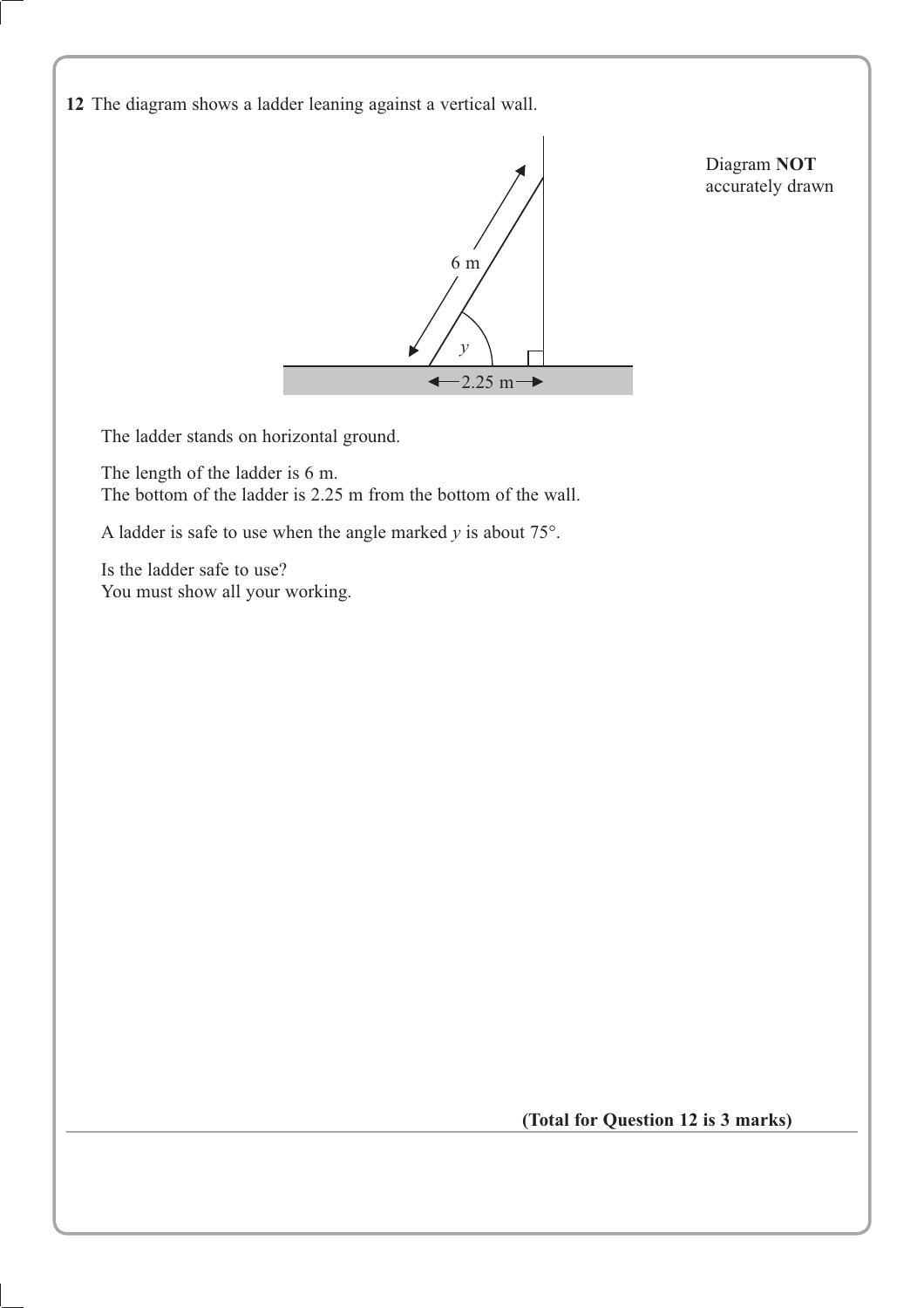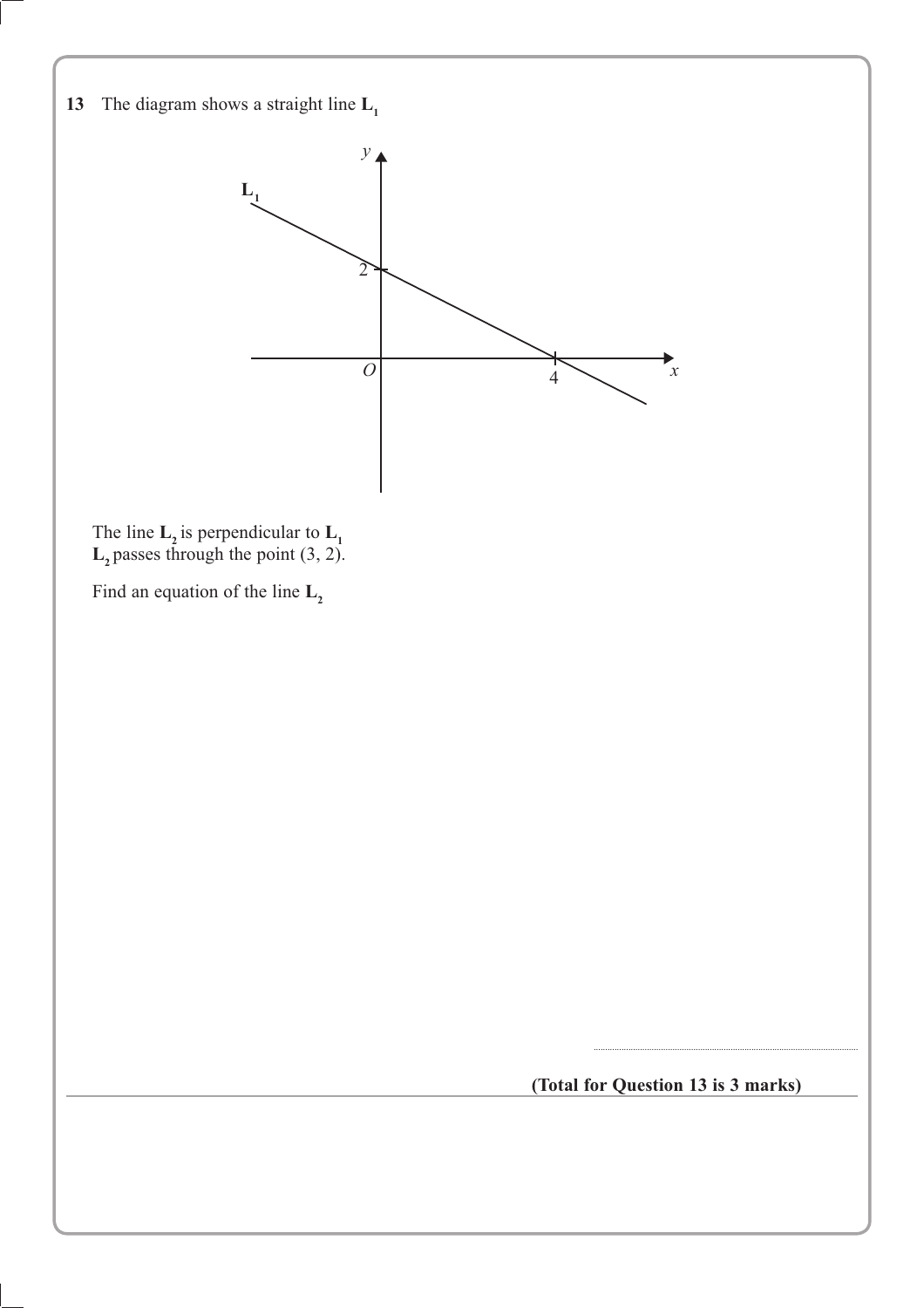14 
$$
y = 180 - \frac{360}{x}
$$
  
\n(a) Make *x* the subject of the formula.  
\n
$$
s = \frac{t}{t+2}
$$
\n(b) (i) Find the value of *s* when  $t = -6$   
\n(ii) Make *t* the subject of the formula.  
\n(iii) Make *t* the subject of the formula.  
\n
$$
t = \frac{t}{\sqrt{16}} = \frac{1}{\sqrt{16}} = \frac{1}{\sqrt{16}} = \frac{1}{\sqrt{16}} = \frac{1}{\sqrt{16}} = \frac{1}{\sqrt{16}} = \frac{1}{\sqrt{16}} = \frac{1}{\sqrt{16}} = \frac{1}{\sqrt{16}} = \frac{1}{\sqrt{16}} = \frac{1}{\sqrt{16}} = \frac{1}{\sqrt{16}} = \frac{1}{\sqrt{16}} = \frac{1}{\sqrt{16}} = \frac{1}{\sqrt{16}} = \frac{1}{\sqrt{16}} = \frac{1}{\sqrt{16}} = \frac{1}{\sqrt{16}} = \frac{1}{\sqrt{16}} = \frac{1}{\sqrt{16}} = \frac{1}{\sqrt{16}} = \frac{1}{\sqrt{16}} = \frac{1}{\sqrt{16}} = \frac{1}{\sqrt{16}} = \frac{1}{\sqrt{16}} = \frac{1}{\sqrt{16}} = \frac{1}{\sqrt{16}} = \frac{1}{\sqrt{16}} = \frac{1}{\sqrt{16}} = \frac{1}{\sqrt{16}} = \frac{1}{\sqrt{16}} = \frac{1}{\sqrt{16}} = \frac{1}{\sqrt{16}} = \frac{1}{\sqrt{16}} = \frac{1}{\sqrt{16}} = \frac{1}{\sqrt{16}} = \frac{1}{\sqrt{16}} = \frac{1}{\sqrt{16}} = \frac{1}{\sqrt{16}} = \frac{1}{\sqrt{16}} = \frac{1}{\sqrt{16}} = \frac{1}{\sqrt{16}} = \frac{1}{\sqrt{16}} = \frac{1}{\sqrt{16}} = \frac{1}{\sqrt{16}} = \frac{1}{\sqrt{16}} = \frac{1}{\sqrt{16}} = \frac{1}{\sqrt{16}} = \frac{1}{\sqrt{16}} = \frac{1}{\sqrt{16}} = \frac{1}{\sqrt{16}} = \frac{1}{\sqrt{16}} = \frac{1}{
$$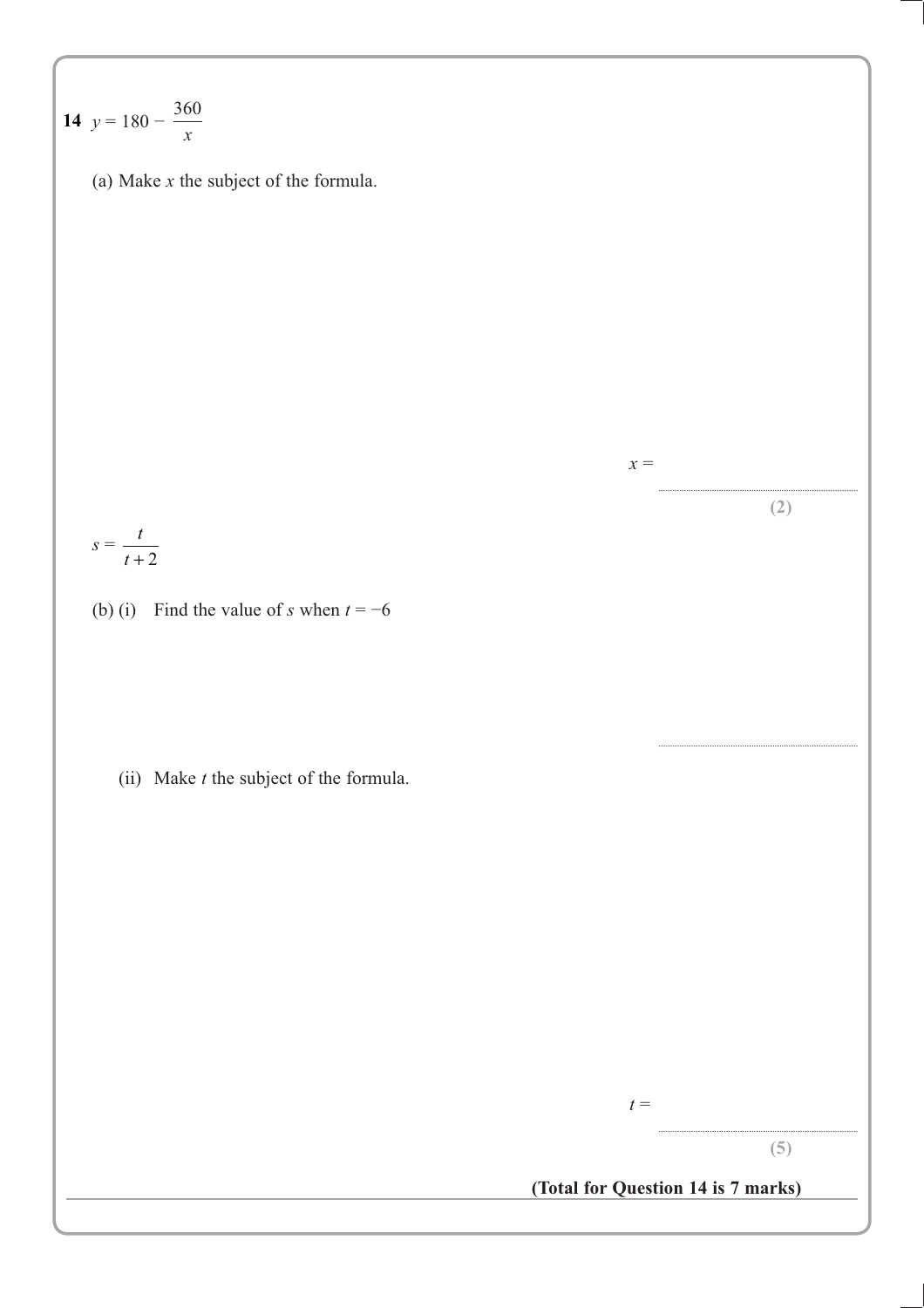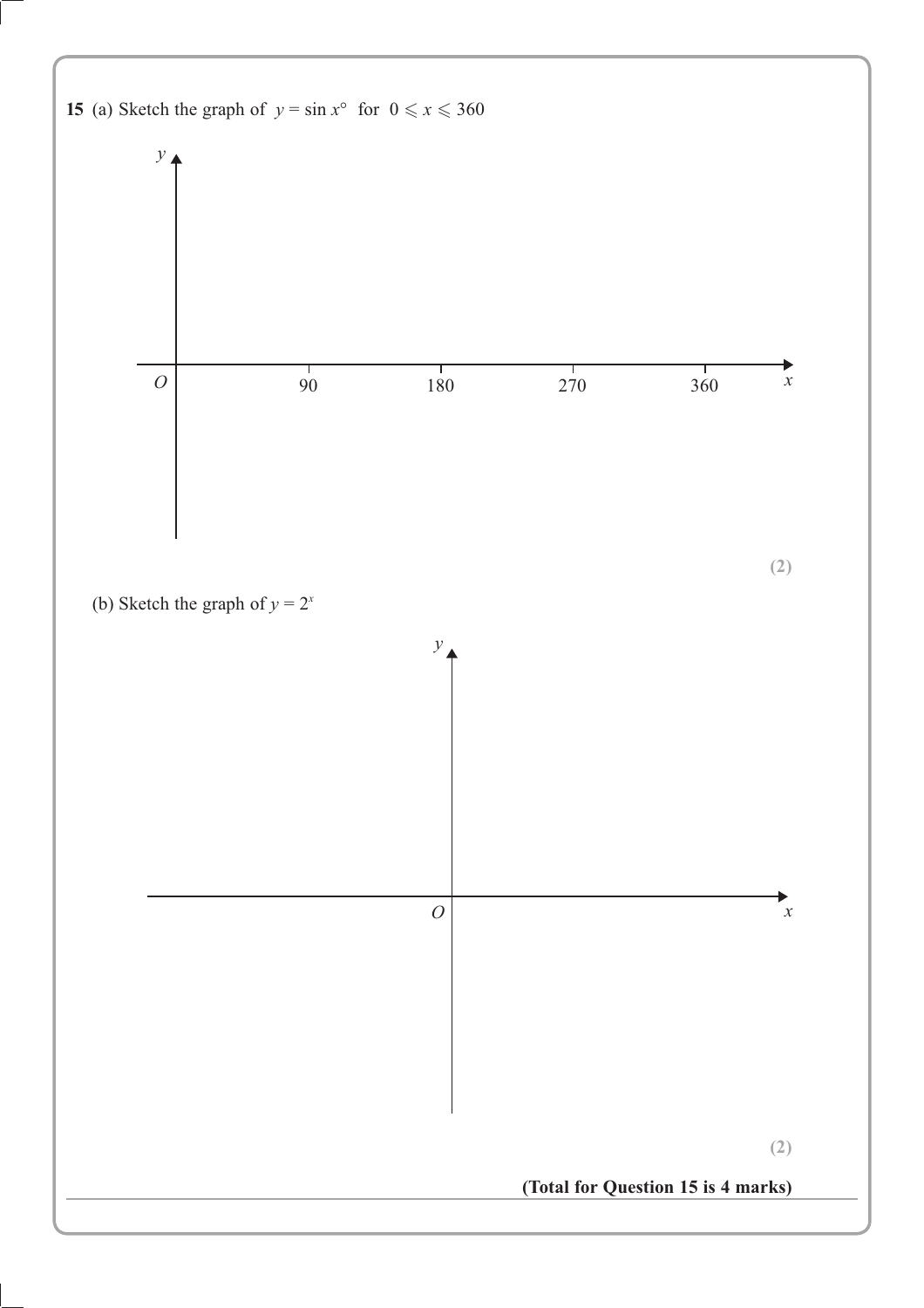16 Dan does an experiment to find the value of  $\pi$ . He measures the circumference and the diameter of a circle.

He measures the circumference, *C*, as 170 mm to the nearest millimetre. He measures the diameter, *d*, as 54 mm to the nearest millimetre.

Dan uses  $\pi$  = *C*  $\frac{a}{d}$  to find the value of  $\pi$ .

Calculate the upper bound and the lower bound for Dan's value of  $\pi$ .

upper bound = . ..............................................................

lower bound = . ..............................................................

**(Total for Question 16 is 4 marks)**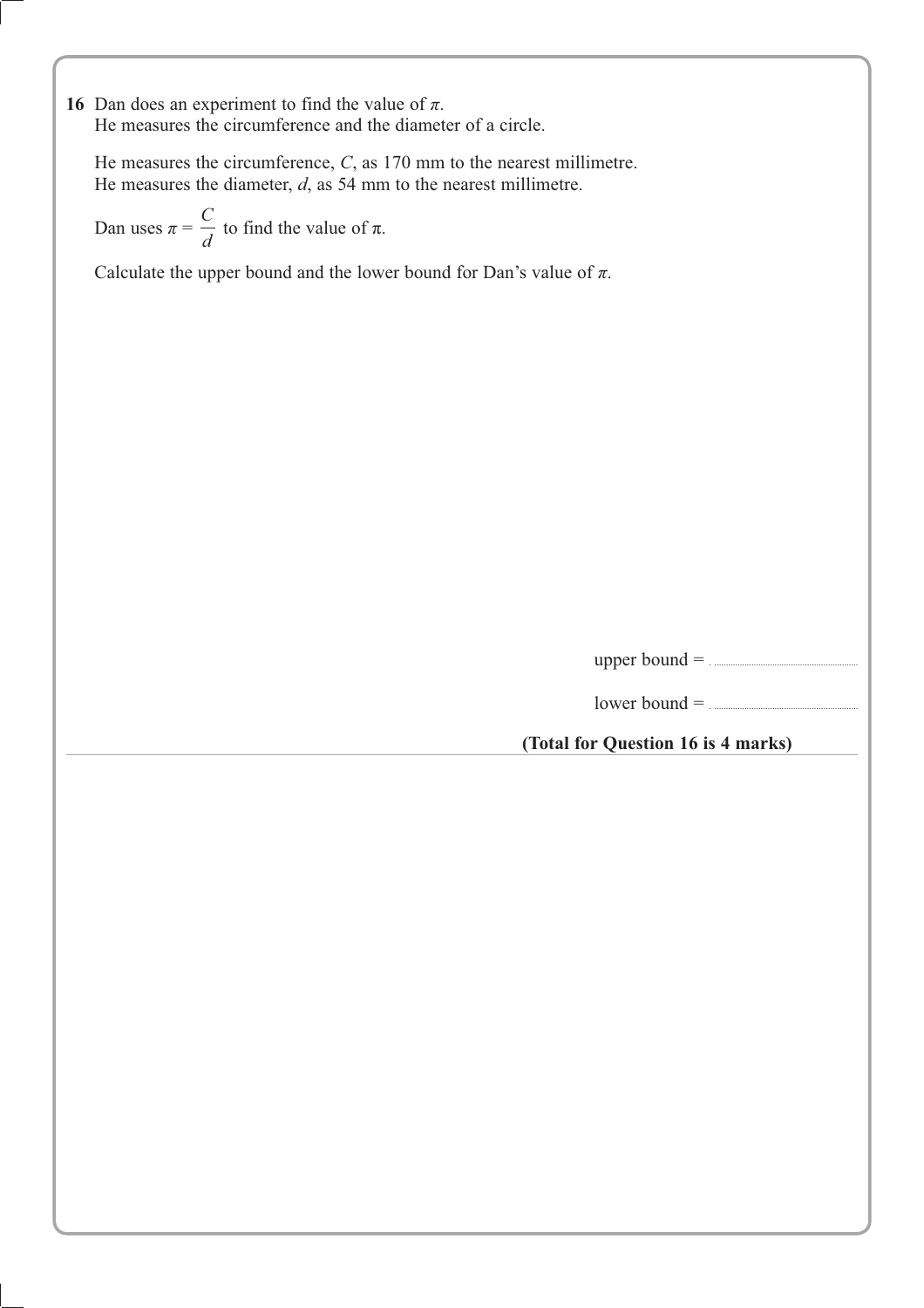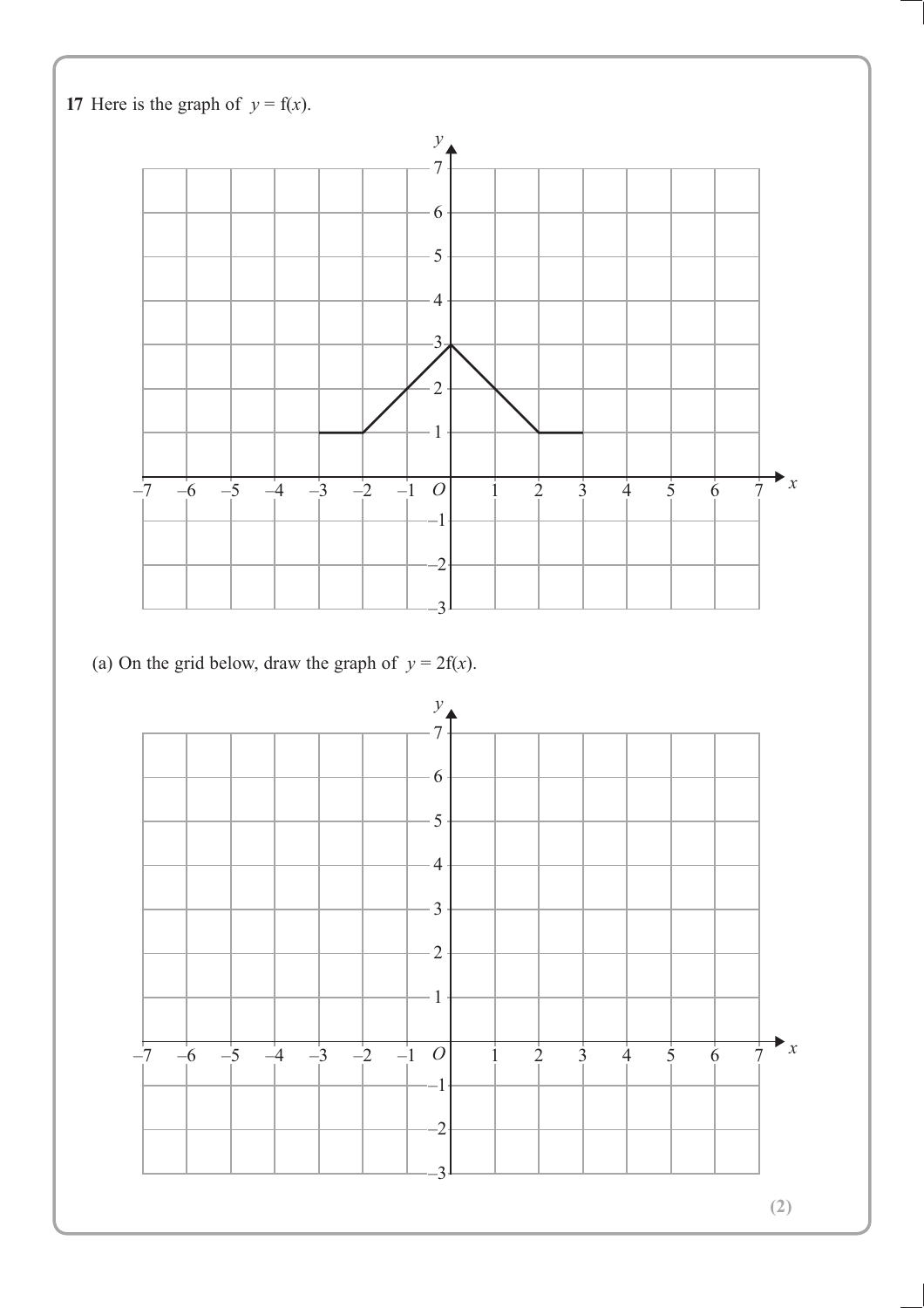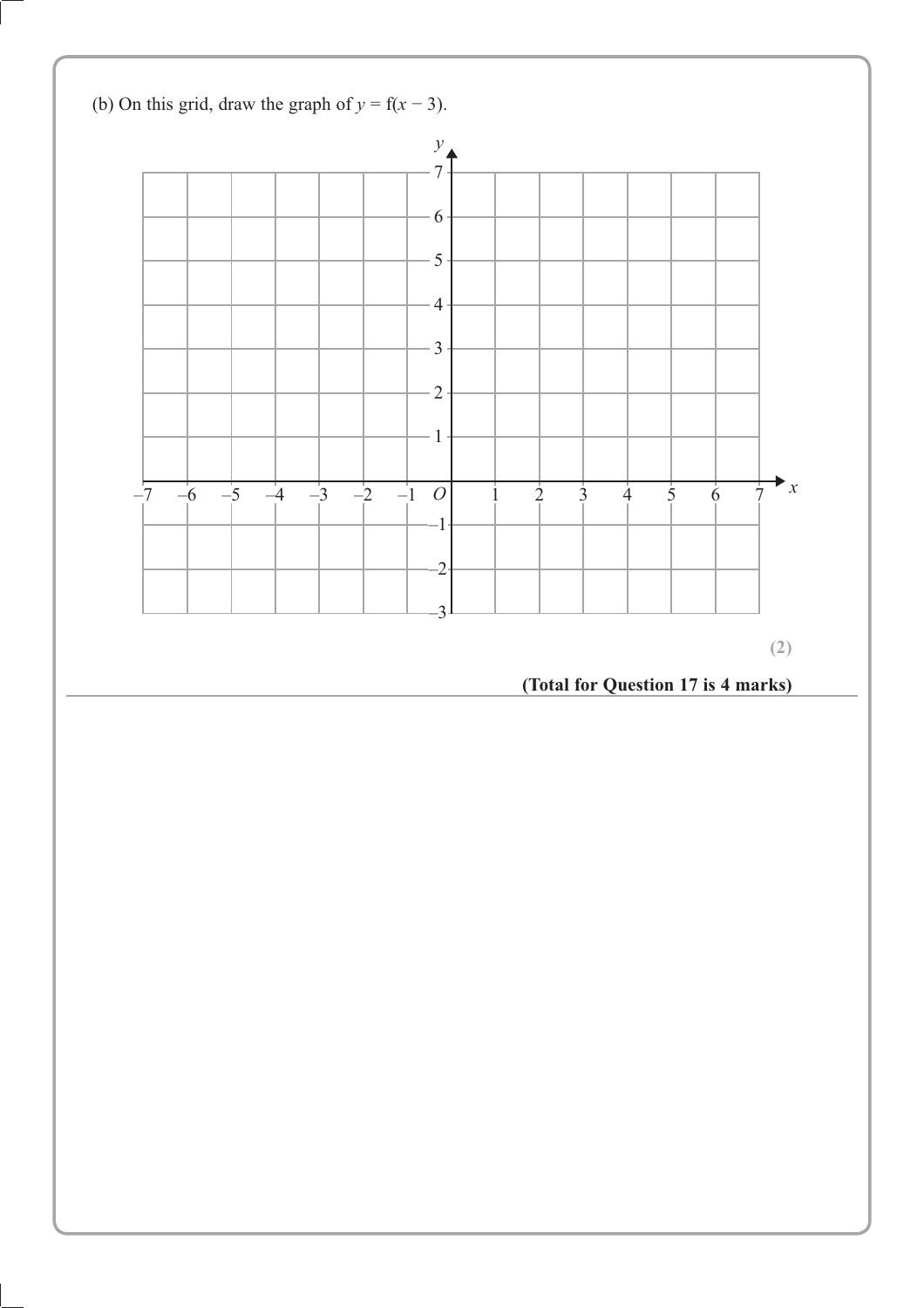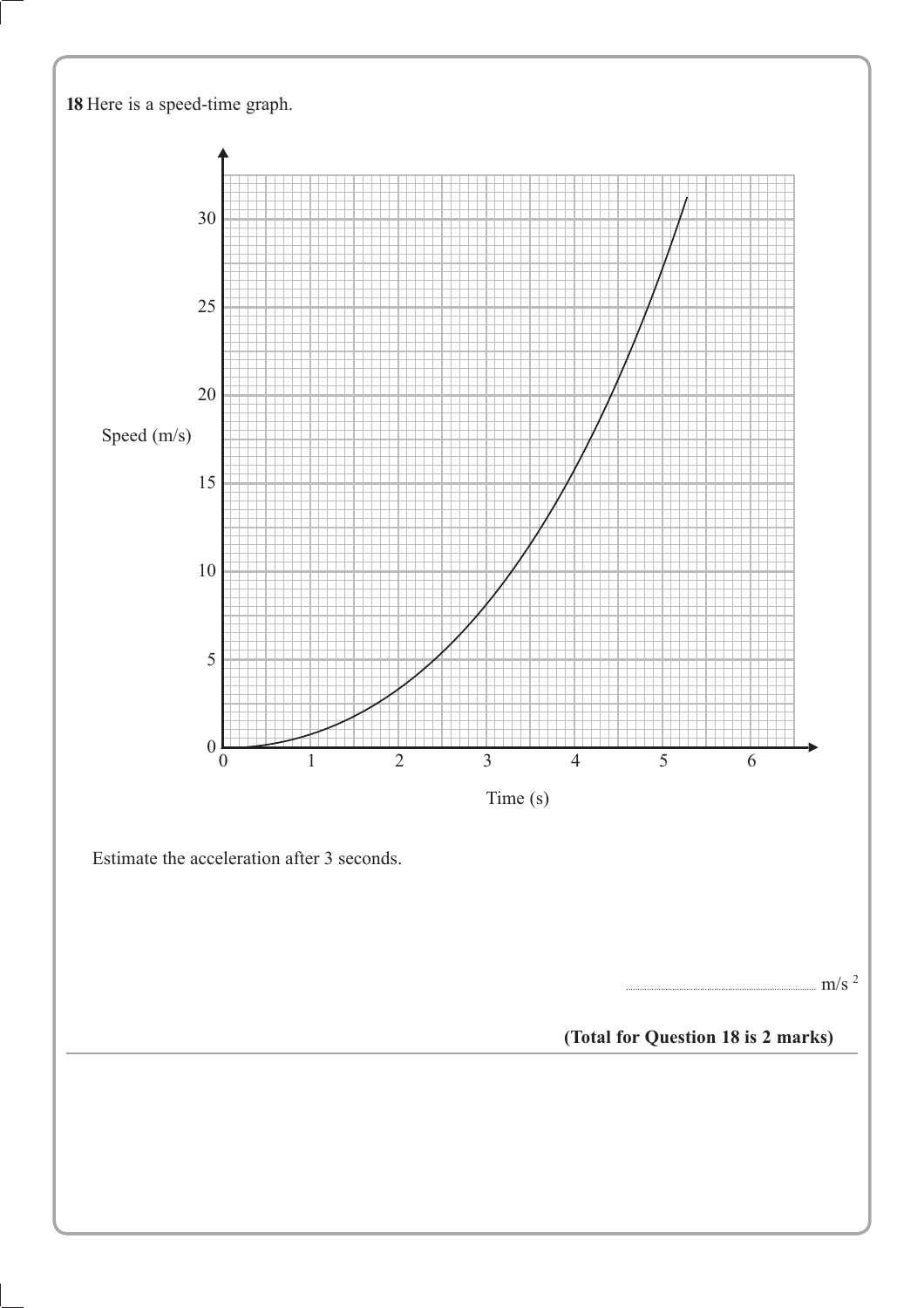